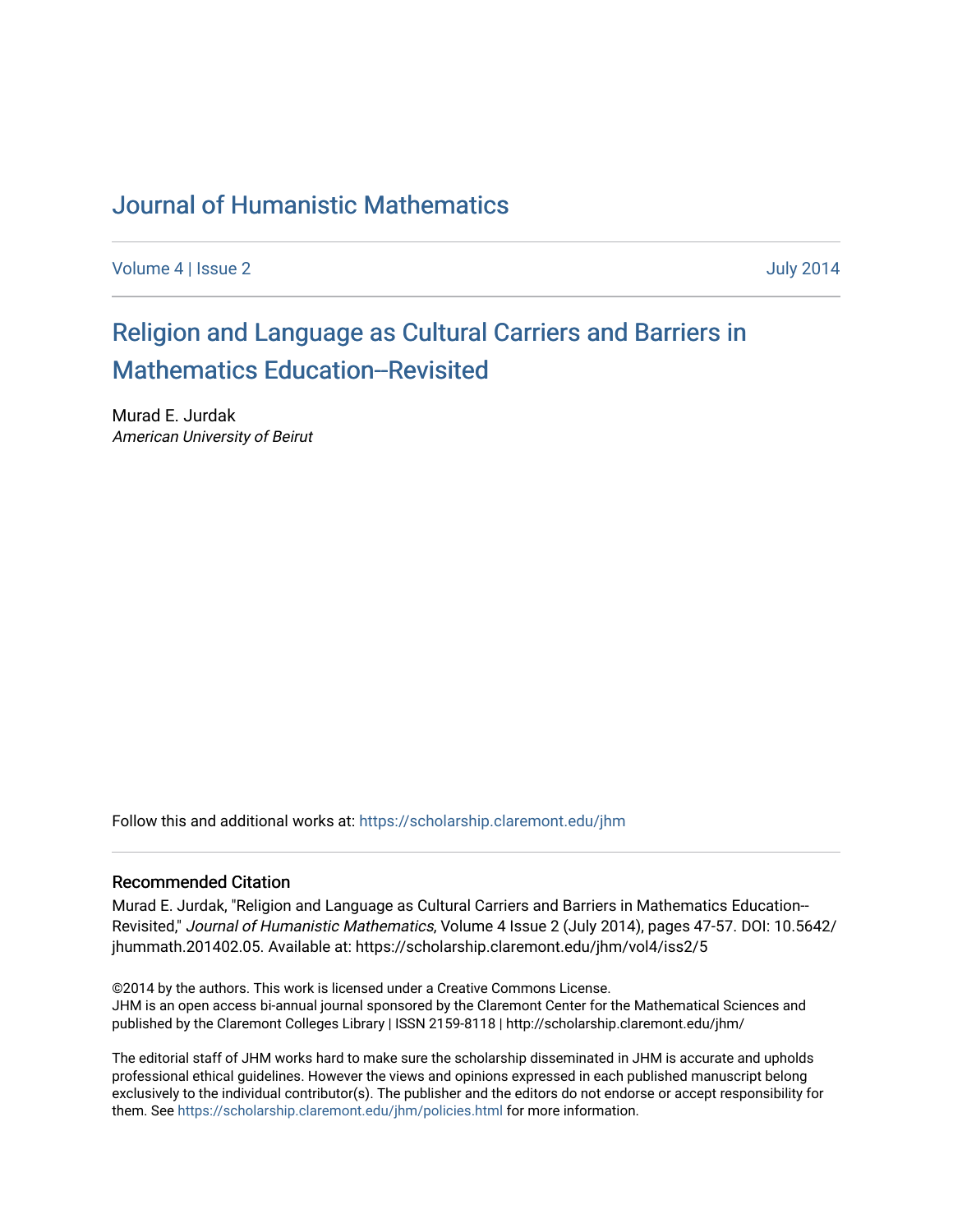# Religion and Language as Cultural Carriers and Barriers in Mathematics Education<sup>[1](#page-1-0)</sup>–Revisited

Murad Jurdak

Department of Education, American University of Beirut, Beirut, LEBANON jurdak@aub.edu.lb

## Synopsis

Here we revisit a paper [\[7\]](#page-10-0) which examined two theses regarding the roles of religion and language of instruction in mathematics education. The first thesis states that if values of mathematics education are incompatible with the value system of the mother culture, then mathematics will be "appended" to the culture as a "technology" rather than assimilated as a "mode of thinking". The second thesis states that as soon as mathematics is applied in problems and situations, the language of instruction and learning becomes a cultural carrier in terms of behaviors, social relations, habits, and values. In the original paper, the first thesis was examined in the context of Islamic-Arab culture, while the second thesis was developed in the context of Lebanon. Here the original paper is first presented in its complete form, with some minor modifications. Next I offer some reflections on the relevance of these two theses today.

In 1988, I presented a paper entitled "Religion and Language as Cultural Carriers and Barriers in Mathematics Education" to the Fifth Special Day on Mathematics, Education, and Society of the 6th International Congress on Mathematics Education (ICME), Budapest. At that time, the paper generated a mixture of interest, questions, and controversies, probably because it was addressing issues rarely discussed in mathematics education at the time, namely, the cultural roles of religion and language of instruction in mathematics education.

<span id="page-1-0"></span><sup>&</sup>lt;sup>1</sup>The original paper with this title first appeared in the proceedings of the Fifth Special Day on Mathematics, Education, and Society of the 6th International Congress on Mathematics Education (ICME), held in Budapest in July 27-August 3, 1988 [\[7\]](#page-10-0).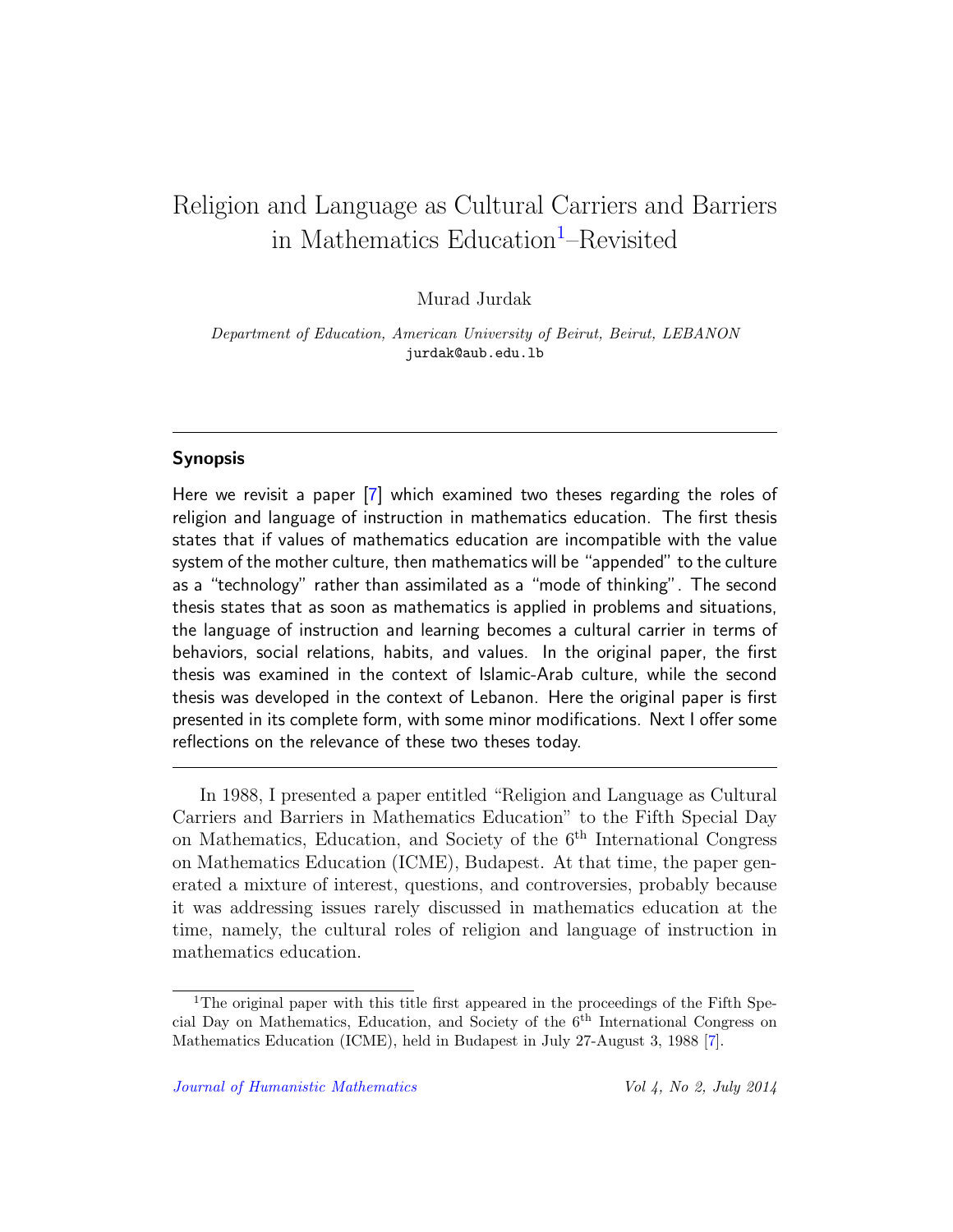#### 48 Religion and Language as Cultural Carriers and Barriers–Revisited

The purpose of the current paper is twofold: first, to republish the original paper with minor modifications and make it available to a wider audience; second, to revisit the paper in order to evaluate the relevance of its main theses from the perspective of mathematics education today. In short, I believe that the issues raised then are still relevant today. Furthermore, I believe that the venue in which the original paper had been published was not easily accessible to everyone, as evidenced by the many requests I received over the years for a copy of the paper.

The current paper is naturally divided into two parts: The Original Paper and Revisiting the Original Paper.

# The Original Paper

#### 1. Introduction

Distant as they are, mathematics education and religion are not as strange bedfellows as they seem. This stems from the fact that each may be regarded as a subculture of the "home" culture. Anthropologists such as White [\[12\]](#page-11-0) identified four components for any culture: technological (manufacture and use of tools), ideological (beliefs and values), sentimental (attitudes and feelings), and sociological (customs and institutions). It is basically on the ideological plane that religion and mathematics education may meet or conflict. In some societies, depending on the nature of both religion and mathematics education, the planes of incidence may extend to the sentimental and sociological components.

Although mathematics education and religion are not necessarily discrepant, they may conflict under certain circumstances. One would expect little conflict if each keeps to its own territory. However, a potential conflict between the two becomes a possibility if the nature of the religion is so pervasive as to encompass, beside the ideological framework, significant aspects of the individual's private and social life which is a natural field for applying mathematics. Again, the conflict between the two depends, to a large extent, upon the degree to which mathematics education is perceived as an alien culture to the mother culture. The possibility of conflict between religion and mathematics education becomes an actuality if the values of the two are not compatible.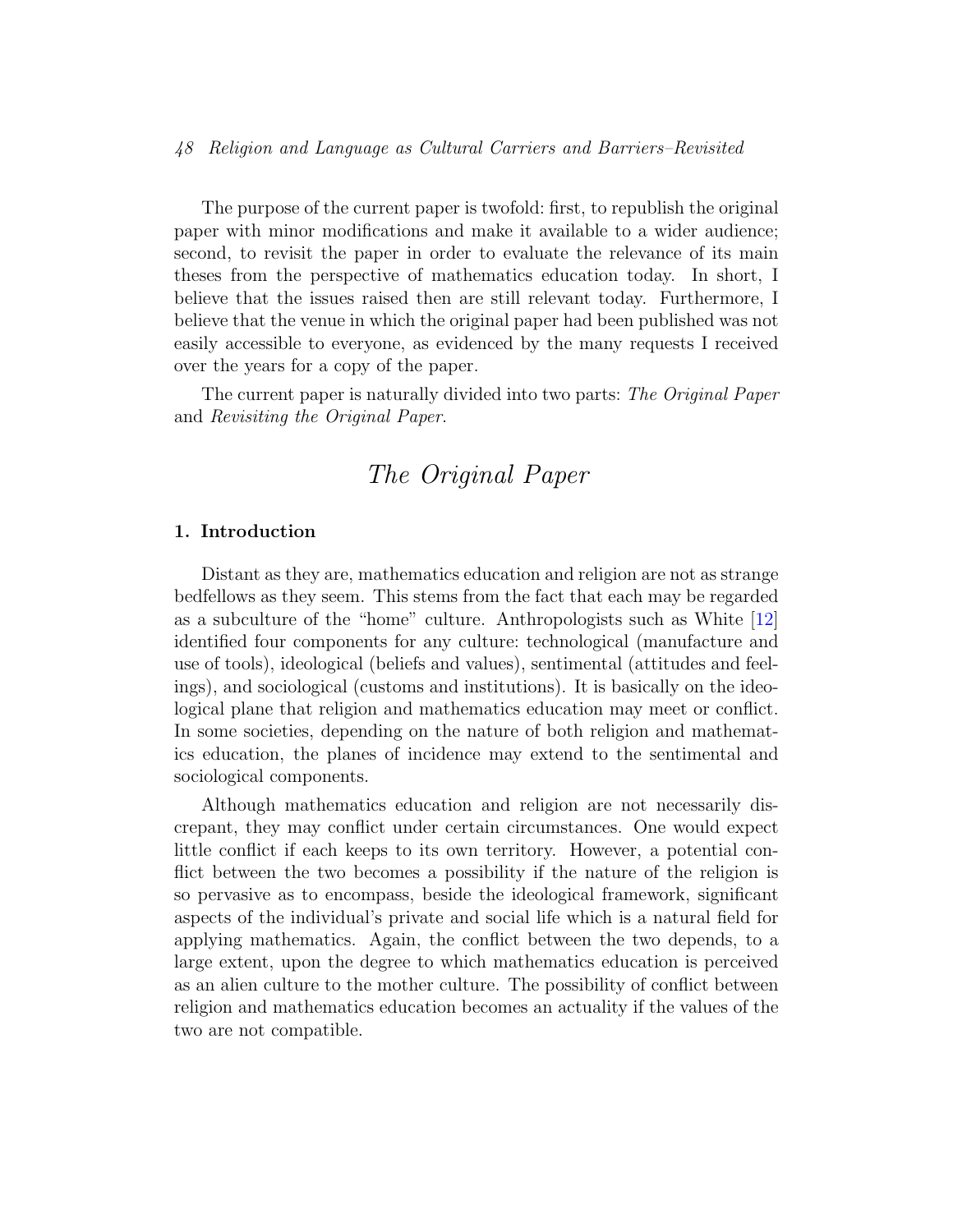Incompatibility of the values of mathematics education and the mother culture is not a mere hypothetical possibility but rather a historical actuality. The last few decades witnessed the emergence of the so-called developing countries as independent states. Already disadvantaged by their low level of socio-economic development, such countries have aspired to accelerate their development through education, science, and technology. Very frequently, such countries looked up to the former colonial powers, with which they were linked by ties of educational and cultural interactions, as models and sources of science and technology. Rightly or wrongly, mathematics was perceived, first, as the basic tool of science and technology and, second, as a heaven-sent, universal, and culture-free discipline. As a result, a massive movement to adopt and/or adapt Western mathematics curricula was started with the support of international and regional organizations. In doing so, the developing countries were not importing a culture-free technology but rather a generalized "Western" culture described by Bishop [\[3\]](#page-10-1) as a mathematicotechnological (MT) culture. In many cases, the values of the MT culture came in direct conflict with the ideological values, and in particular, the religious values of the mother cultures.

The Arab States are not an exception in this respect. The dominant culture in the Arab States is, to a varying degree, derived from two sources: Islam and Arab nationalism. The concerns of the Arab States were reflected in regional conferences of the Ministers of Education [\[1\]](#page-10-2) and conferences of Ministers of Education and that Responsible for Economic Planning in the Arab States [\[11\]](#page-11-1). These concerns focused on four issues: 1) unification of curricula within the framework of the Arab-Islamic culture, 2) provision for the quantitative expansion of education, 3) improving the quality and productivity of education, and 4) orientation of education toward social and economic development. The 1966 Conference of Ministers of Education and Ministers Responsible for Economic Planning in the Arab States requested that emphasis be placed primarily on mathematics and science, and thus in 1967, the UNESCO Mathematics Project for the Arab States (UMPAS) was launched [\[6\]](#page-10-3). The project was modeled in content and development after similar projects in the West. It was led by international (Western) mathematics educators and Arab mathematics educators, who by virtue of their education reflected the MT culture. Similar national projects in some of which the author has been involved were similarly modeled. The impact of all such projects was rather limited. My claim is that one major reason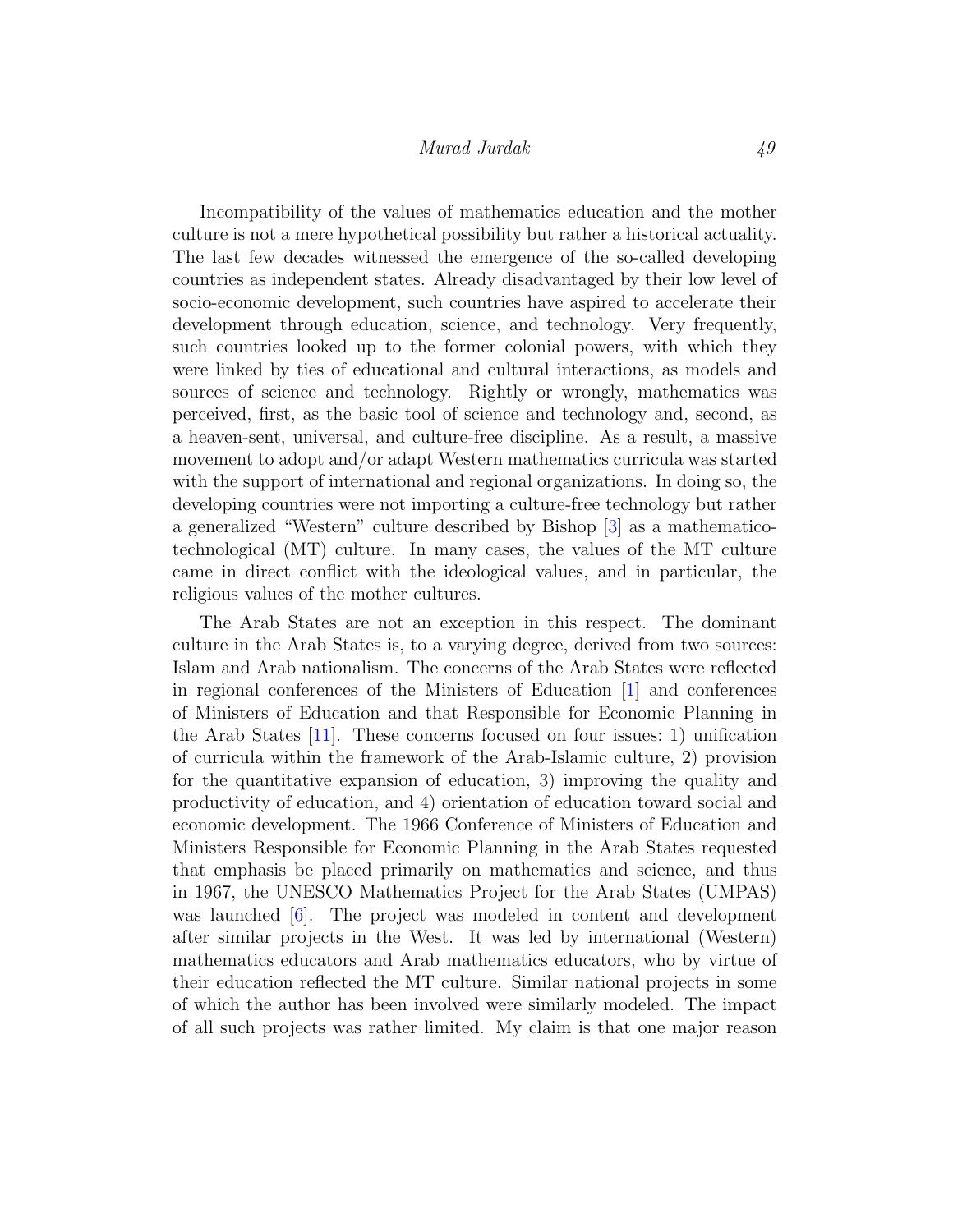for the apparent shallow adaptation of such projects is the incompatibility of the Islamic-Arab culture and the MT culture carried by the methods and models of these projects.

#### 2. Religion and mathematics education

Against this background, I present my first thesis which says that if values of mathematics education are incompatible with the value system of the mother culture, then mathematics will be "appended" to the culture as a "technology" rather than assimilated as a "mode of thinking". The thesis is to be discussed with reference to the interaction of the mathematicotechnological (MT) culture and the Islamic-Arab (IA) culture.

The incompatibility of the values of IA and MT cultures are apparent on the ideological and sentimental levels. On the ideological level, Bishop [\[3\]](#page-10-1) identified logic as the important criterion in the MT culture, rather than traditions, experience, or personal status. In the IA culture, although logic is used extensively, it is not the ultimate criterion. The latter is reserved to the authority of the Holy Koran (the words of God). It is not an unusual practice to provide evidence by citing a relevant quotation from Koran. On the sentimental level, the MT culture assumes that values can be questioned and statements can be subjected to empirical test. In any religious culture, and certainly in the IA culture, this assumption is not tenable, because in such cultures there are some values which should not be questioned. In the MT culture, knowledge is not a possession of certain members of the culture, whereas, in the IA culture, religious authorities have to possess certain knowledge not available to others (such authorities are called Al-ulama in Arabic; the literal English translation is *scientists*).

One could say that the above applies, in varying degrees, to any religious culture. I do not contest that, but I wish to note that Islam is special in at least two ways. First, Islam is not only a religion but an ideology which provides a complete system for civil laws and social and political institutions. The domain of Islam is not only the private spiritual life of the individual, but also the ideological, sentimental, and sociological values of the individual and the society. Second, the Holy Koran is not simply a revelation but the exact words of God, embodied in an immutable text which is not subject to change and which allows little room for interpretation.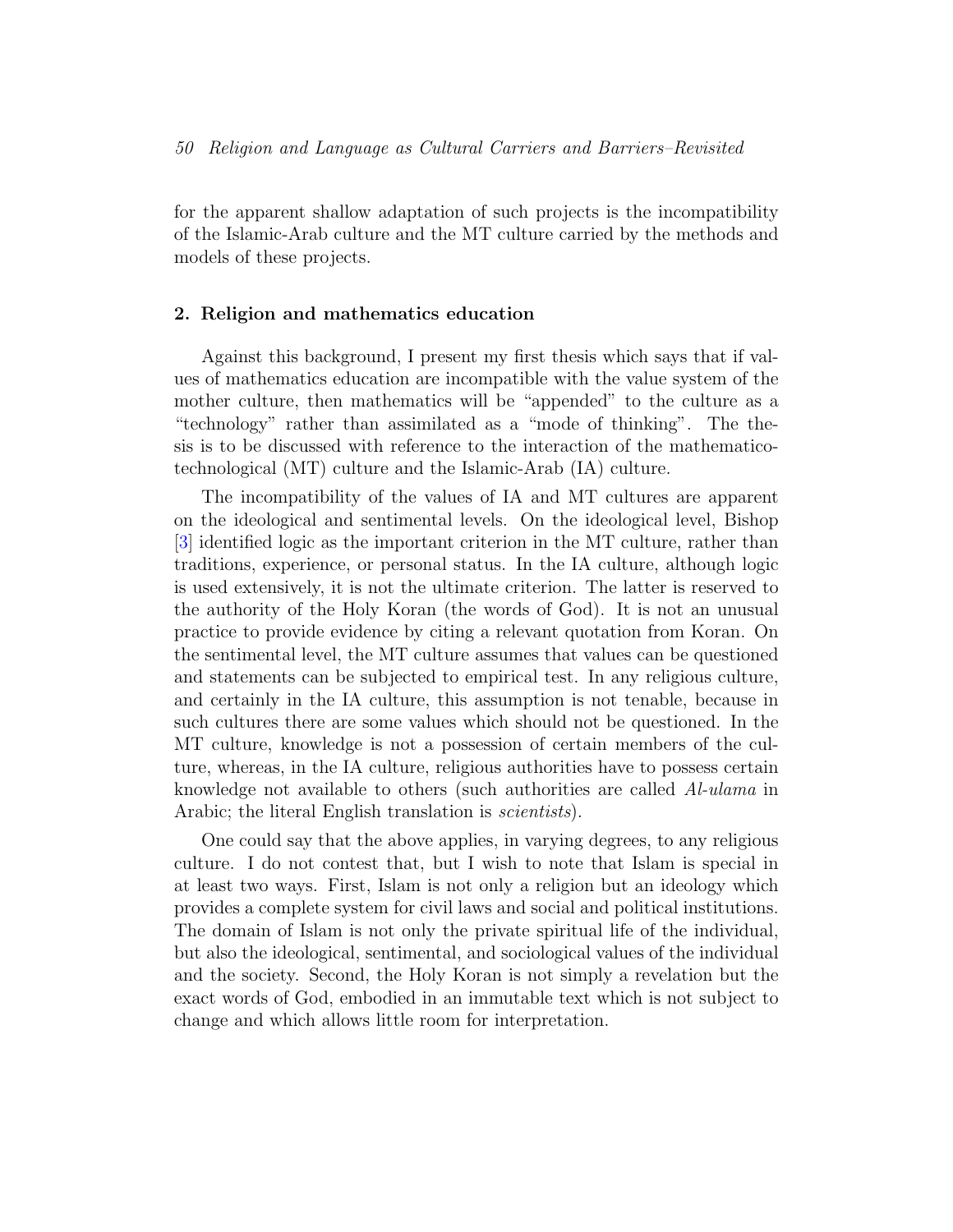The conflict between the IA and MT cultures does not reveal itself either in the kind of mathematics taught or in the specialized mathematical techniques and procedures used in the classroom. Mathematical content and procedures are not essentially different than what you find in classrooms in other countries. When it comes to mathematics (number, space, operation, etc.), religion apparently plays a minor role, if any. However, the conflict between the IA and MT cultures reveals itself in at least two areas: production of mathematical knowledge and using this knowledge to cope with reality. Mellin-Olsen [\[9\]](#page-11-2) emphasizes the link between the production of knowledge (mathematical knowledge in this case) and the production of culture. In societies where religion plays such a central role in the society, the enculturation process has to be started and incorporated in formal education very early. In some Arab countries induction into the religious culture starts as early as the first grade with more than 25% of periods allotted to religious studies. By its nature, induction into the religious culture has to be done, particularly at this young age, by imitative and reproductive methods. On other hand, the MT culture relies on productive methods (constructing, discovering, and testing hypotheses). By exposing the learner to two conflicting modes of producing knowledge, the cultural conflict is reinforced by the culturation process itself.

Using mathematical knowledge to cope with reality is a second area where cultural conflict occurs with more far-reaching implications. As explained before, Islam dominates the existence of the individual and the society outside the classroom. In using the mathematics of the MT culture to cope with reality, learners find themselves in cultural conflict situations. Thus, the socalled "mathematical mode of thinking" is easily dominated by the religious mode of thinking. What actually is transferred to real life is the technological aspect of mathematics. This is probably one reason why such societies have "gone back to basics in their curricular work" [\[3,](#page-10-1) page 63]. Mathematics thus survives as a collection of tools. "Old techniques" are easily replaced with "new techniques" with the value system rarely affected by these innovations.

## 3. Language of Instruction and mathematics education

A closely related issue which has cultural implications is the use of a foreign language as the language of instruction in mathematics. Much has been said about psychological and pedagogical implications of using a foreign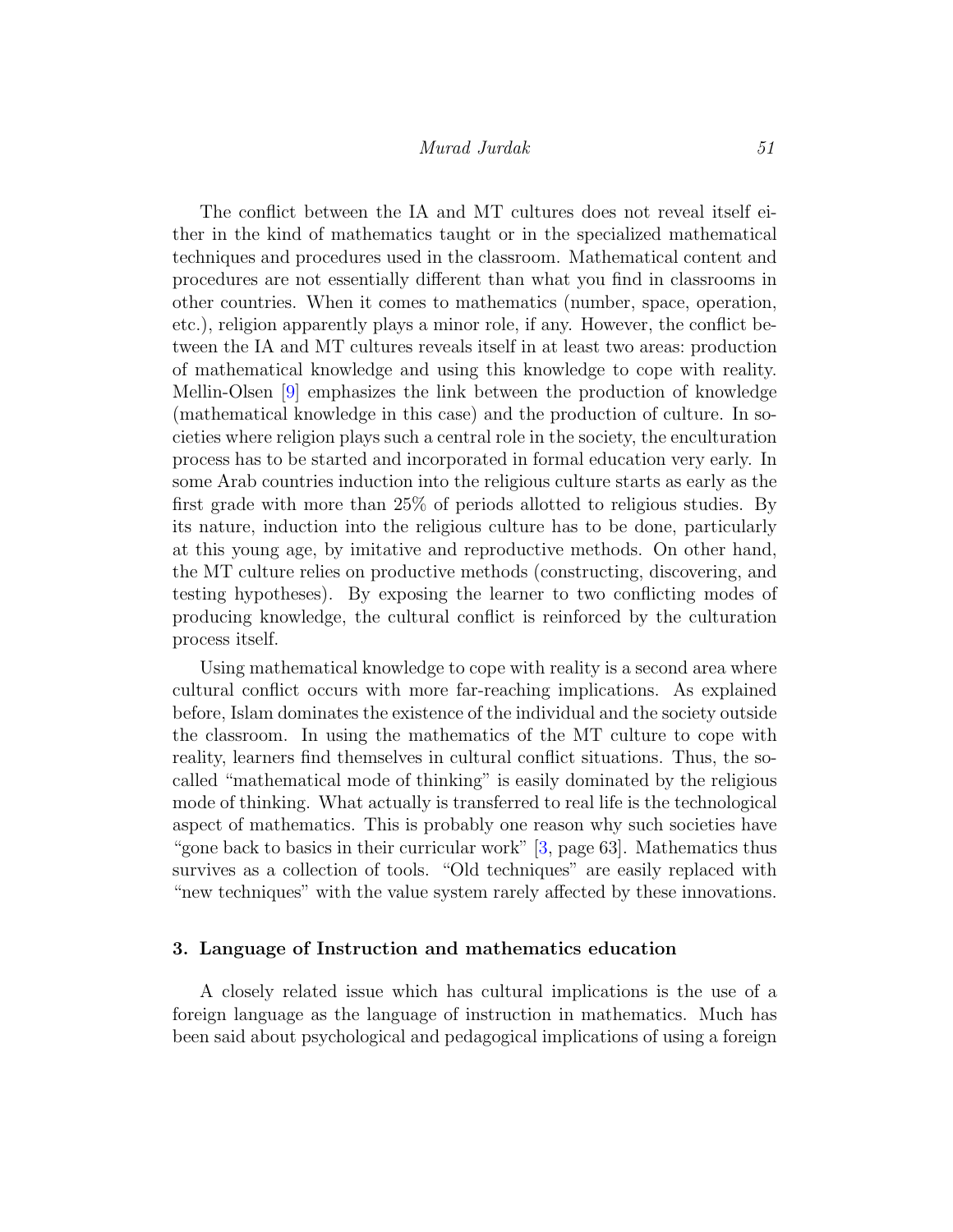#### 52 Religion and Language as Cultural Carriers and Barriers–Revisited

language as a medium of instruction [\[2\]](#page-10-4), but not enough about the cultural and social implications. It seems to me that, at the basis of this, there is an implicit assumption to the effect that the language of mathematics is culture-fair because it is culture-free. As a consequence, the language of instruction, whether native or foreign, does not have cultural implications. This assumption may be challenged in the same way that one challenges the universality of mathematical concepts. Although this assumption may be true for mathematics at the scientific level (even though this is questionable if one considers the different roles ascribed to language in different philosophies of mathematics), it is not necessarily true at the educational level. In mathematics education, the language of instruction and learning is far from being a pure formal language. It is rather more of the ordinary language accentuated with symbols and technical terms. As soon as mathematics is applied in problems and situations, the language of instruction and learning becomes a cultural carrier in terms of behaviors, social relations, habits, and values. There is even some evidence that formal deductive reasoning is language-specific [\[5\]](#page-10-5).

The social implications of the use of a foreign language as the medium of learning and instruction are obvious. Mathematics is often described as a "critical filter" for university education in general and for scientific occupations in particular. If foreign language is introduced as an additional factor, then instead of one we end up with a double-critical-filter. It is often the case that the socially and economically disadvantaged have fewer opportunities to make it through the double filter than the more advantaged. Consequently mathematics taught in a foreign language tends to discriminate among some social groups, thus, reinforcing social disharmony. The situation becomes more serious if the lines of cultural conflict coincide with those of the social conflict.

Lebanon is a good example of a country where the issues of social and cultural conflicts are much alive. Lebanon has been, and still is, a cross-road of different cultures. In its recent history, Lebanon has become a bridge between the Western culture and the Arab-Islamic culture. In the 19<sup>th</sup> century, Christian missionaries started to establish schools which reflected Western values and practices through several means, the most important of which was using French or English, not only as foreign language, but as a medium of instruction. The foreign languages took such a strong hold that mathematics continued to be taught in a foreign language even after independence in 1943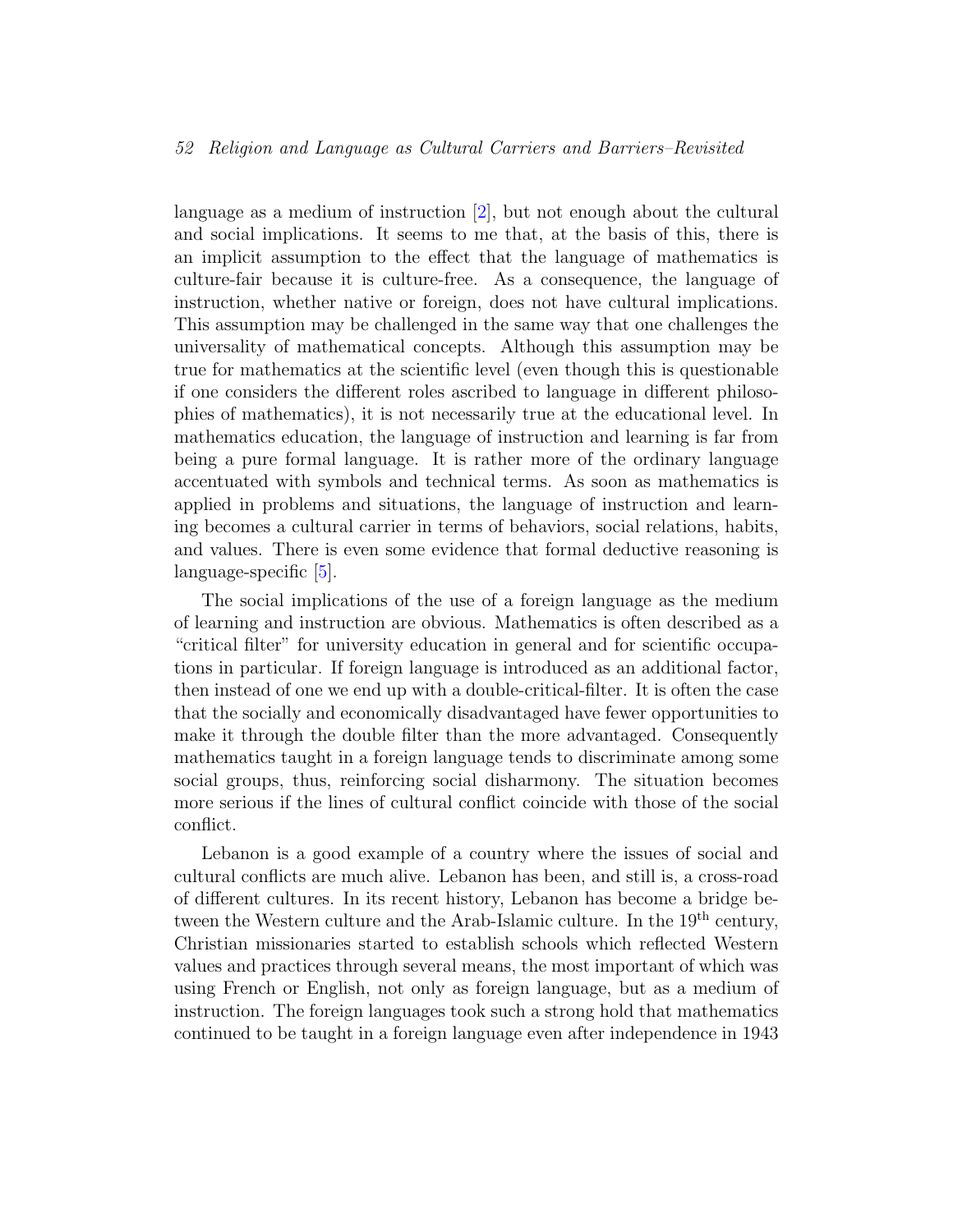and despite laws and regulations to limit such practices. On the other hand, Arabic, the native language, is looked at by the majority not only as a symbol of national identity but also as the carrier of the Arab-Islamic culture. If one accepts the thesis that the language of instruction, even in mathematics, is a cultural carrier, then it is not difficult to anticipate the negative consequences of such a situation. The historical accumulation has resulted in cultural divergence which goes under the name of "cultural diversity" or "colonialism" depending on which side one is.

In the many panels which often take place to discuss the Arabization of mathematics teaching, the issue soon becomes an epitome of the larger issue of cultural conflict. The pedagogical arguments in favor of Arabization are self-evident and need not be elaborated. That the Arabic language cannot accommodate modern mathematical terms and structures is easily refuted by the fact that Arabic is a sophisticated, powerful language which, at one time, preserved and extended Greek mathematics. What is it then that stands in the way of Arabizing the teaching of mathematics? The claim is that the obstacle is an accumulation of two discrepant culturation processes. The resolution of this seemingly pedagogical issue becomes hopelessly entangled with the conflicting political and social issues.

#### 4. Concluding remarks

In conclusion, I ask the following question: To what extent can the technological aspects of mathematics education be adapted without significantly changing the cultural values? This is a good question for which we don't have a good answer. Some Arab countries which have material resources to buy not only the technology but the means of its production are as determined to adapt technology as to preserve the ecology of their culture. This is a historical encounter whose outcome only the future can tell.

# Revisiting the Original Paper

Here I review the original paper [\[7\]](#page-10-0) in an attempt to reflect on the relevance of the issues it had raised then from the perspective of mathematics education today. More specifically I focus briefly on two specific aspects. First, I provide an update on the research on values in mathematics education in general, and on religious values and language of instruction in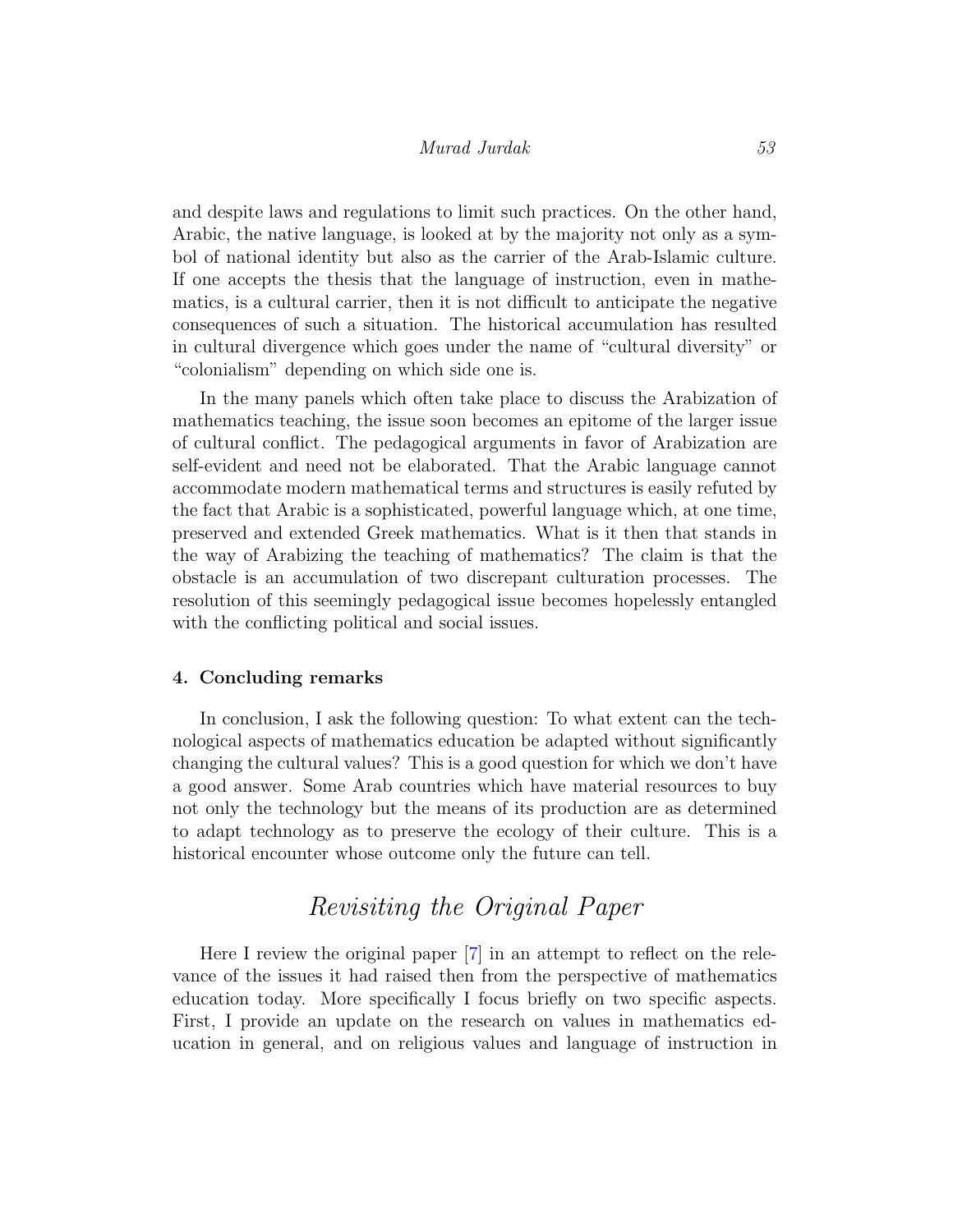#### 54 Religion and Language as Cultural Carriers and Barriers–Revisited

particular. Second, I reflect on and demonstrate the relevance of the two theses postulated in the original paper. To recap, the first thesis states that if values of mathematics education are incompatible with the value system of the mother culture, then mathematics will be "appended" to the culture as a "technology" rather than assimilated as a "mode of thinking". The second thesis states that as soon as mathematics is applied in problems and situations, the language of instruction and learning becomes a cultural carrier in terms of behaviors, social relations, habits, and values.

Research on values in mathematics education has grown tremendously since 1988. In a comprehensive review on the research on values in mathematics education, Bishop [\[4\]](#page-10-6) has presented a partial story about the development of research on values in mathematics education and concluded that the latter "seemed so significant to us as researchers in mathematics education yet so intransigent as far as making real educational progress was concerned" (page 7).

Research on the role of religion on mathematics has been significantly less than that on values. The main body of research in this area has been done on religion in the context of China. A study [\[13\]](#page-11-3) analyzed how three major Chinese schools of thought—Confucianism, Daoism and Buddhism might impact mathematics education in particular. The authors conclude that "Chinese culture does have some impact on mathematics learning, no matter how indirect it is. Though what the Chinese are learning now is not traditional Chinese mathematics, some Chinese orientations come to play during the course of learning, which might have led to the academic success among the Chinese" (page 18). Unlike Islam, it seems that there is no conflict between the religious values of these three traditions and those of Western mathematics. Little discussion or research exists on Islamic values and mathematics education, except a reference to that issue in an article of mine [\[8\]](#page-10-7).

The thesis that mathematics will be "appended" to the culture as a "technology" rather than assimilated as a "mode of thinking", if values of mathematics education are incompatible with the value system of the mother culture, seems to me to be still tenable. First, no credible example to the contrary has been presented, and second there is an indirect indication, though a little far-fetched, that may be interpreted to support the thesis. Qatar and Saudi Arabia, both by constitution Islamic Arab states, participated in the international comparative study known as Trends in the International Math-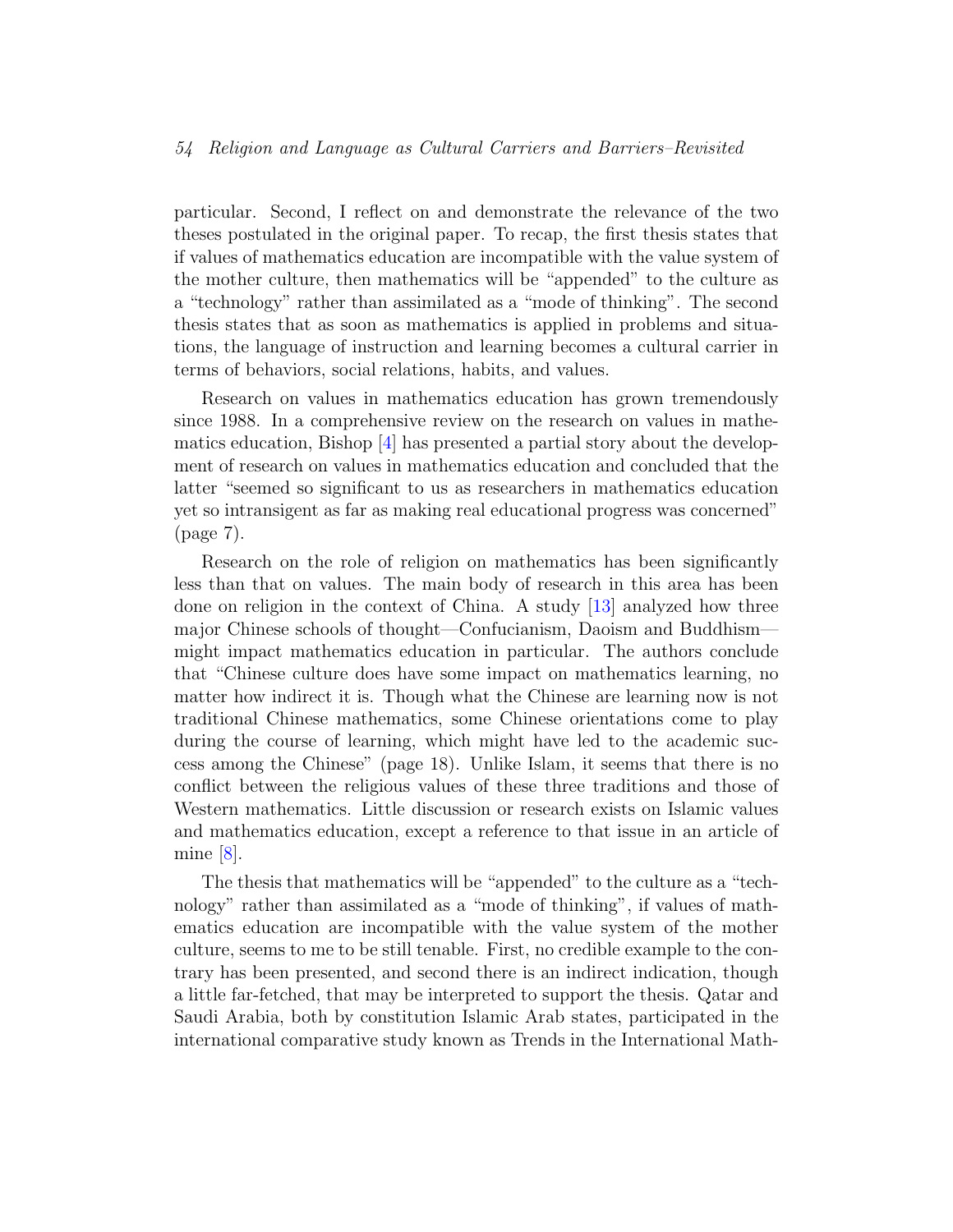|              | Overall Mathematics   Knowing   Applying   Reasoning |             |             |             |
|--------------|------------------------------------------------------|-------------|-------------|-------------|
| Qatar        | 410                                                  | $418^{(1)}$ | $396^{(2)}$ | 406         |
| Saudi Arabia | 394                                                  | $402^{(1)}$ | $375^{(2)}$ | $388^{(2)}$ |

<span id="page-9-0"></span>Table 1: TIMSS 2011 mathematics national scores for Qatar and Saudi Arabia. Average scale scores are reported for each column. Scores marked with (1) are significantly higher than the Overall Mathematics Average Scale Score. Scores marked with (2) are significantly lower than the Overall Mathematics Average Scale Score. Source: [\[10,](#page-11-4) Exhibit 3.4, page 150].

ematics and Science Study (TIMSS). Both countries are among the richest because of their natural resources (gas and oil) and both countries have invested heavily (billions of dollars) in educational improvement with priority given to science and mathematics education. Table [1](#page-9-0) above shows selected data on their performance in mathematics in TIMSS 2011. Both countries made a big stride in their national TIMSS score between the two TIMSS of 2007 and 2011. The data in Table [1](#page-9-0) shows that their national score in 'knowing' was significantly higher than their overall mathematics score, whereas their score in 'applying' and 'reasoning' significantly lower (equal for reasoning for Qatar) than their overall mathematics score. Could it be that the difference between 'knowing' on one hand, and 'applying' and 'reasoning' on the other is partially accounted for in these two countries by the possibility that values of mathematics education are incompatible with the value system of the mother culture?

The issue of the cultural role of the language of instruction of mathematics education has been an increasingly hot issue in mathematics education research and debate. One has to look at the place given to this issue in mathematics education conferences such as the PME and ICME conferences to see the tremendous growth in the discussions of language issues in mathematics education. An example of the centrality of this issue in the Arab countries comes from Qatar. In its attempt to reform its system of education, Qatar adopted some ten years ago new curriculum standards in all subjects including mathematics. In addition they shifted the language of teaching mathematics and science from Arabic to English. This policy change was rationalized in terms of improving the productivity of mathematics teaching and hence making it more competitive at the international level. Recently, this policy was reversed again. The rationale was that the resultant improvement in mathematics performance had not met expectations, and it that it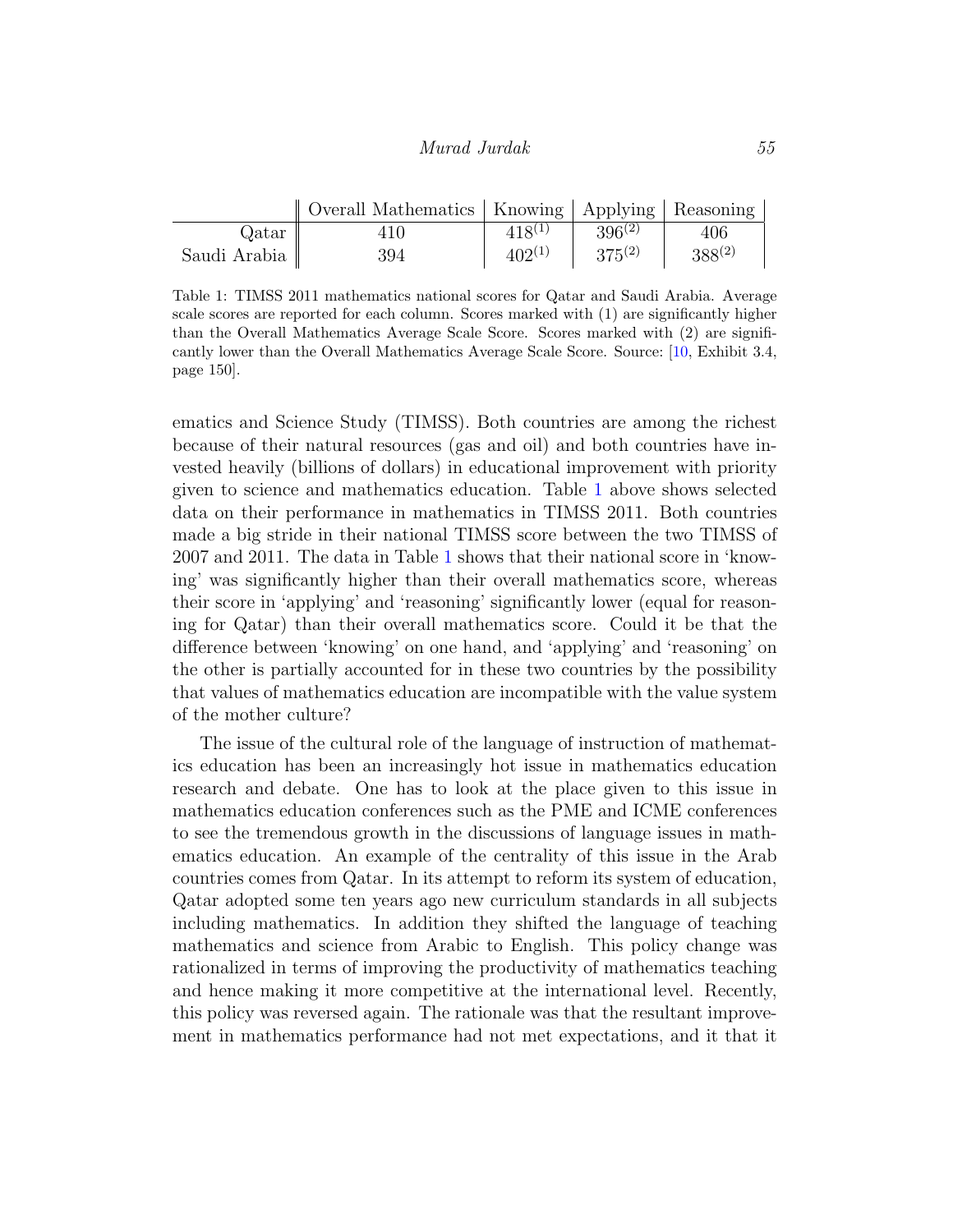would be more prudent to avoid the possible negative cultural effects of using a foreign language instead of Arabic, the mother language of the country. This illustrates that the issue of language of instruction of mathematics education is still very relevant at the policy level, as well.

In conclusion, the question I raised in the conclusion of the original paper still resonates: "To what extent can the technological aspects of mathematics education be adapted without significantly changing the cultural values?"

#### References

- <span id="page-10-2"></span>[1] Arab League, Final reports of conferences of Arab Ministers of Education (in Arabic). Cairo, 1953; Kuwait, 1968; Cairo, 1965; Sana, 1972.
- <span id="page-10-4"></span>[2] John Berry, "Learning mathematics in a second language: Some crosscultural issues," For the Learning of Mathematics, Volume 5 Issue 2 (1985), pages 18–23.
- <span id="page-10-1"></span>[3] Alan Bishop, "Mathematics education in its cultural context," Educational Studies in Mathematics, Volume 19 Issue 2 (1988), pages 179-191.
- <span id="page-10-6"></span>[4] Alan Bishop, "From culture to well-being: a partial story of values in mathematics education," ZDM-The International Journal on Mathematics Education, Volume 44 Issue 1 (2012), pages 3-8.
- <span id="page-10-5"></span>[5] Murad Jurdak, "Structural and linguistics variables in selected inference patterns for bilinguals in grades six to ten," Educational Studies in Mathematics, Volume 8 Issue 2 (1977), pages 225-238.
- <span id="page-10-3"></span>[6] Murad Jurdak and E Jacobsen, "The evolution of mathematics curricula in the Arab State," in Robert Morris, editor, Studies in mathematics education, Volume 2, Paris, UNESCO, 1981, pages 133-147.
- <span id="page-10-0"></span>[7] Murad Jurdak, "Religion and language as culture carriers and barriers in mathematics education," In C. Kietel (Ed.), Mathematics, education and society, Science and Technology Education, Document Series No. 35, Paris: UNESCO, pages 12-14.
- <span id="page-10-7"></span>[8] Murad Jurdak, "The role of values in mathematics education," Humanistic Mathematics Network Journal, Issue 21 (December 1999), pages 39-45.